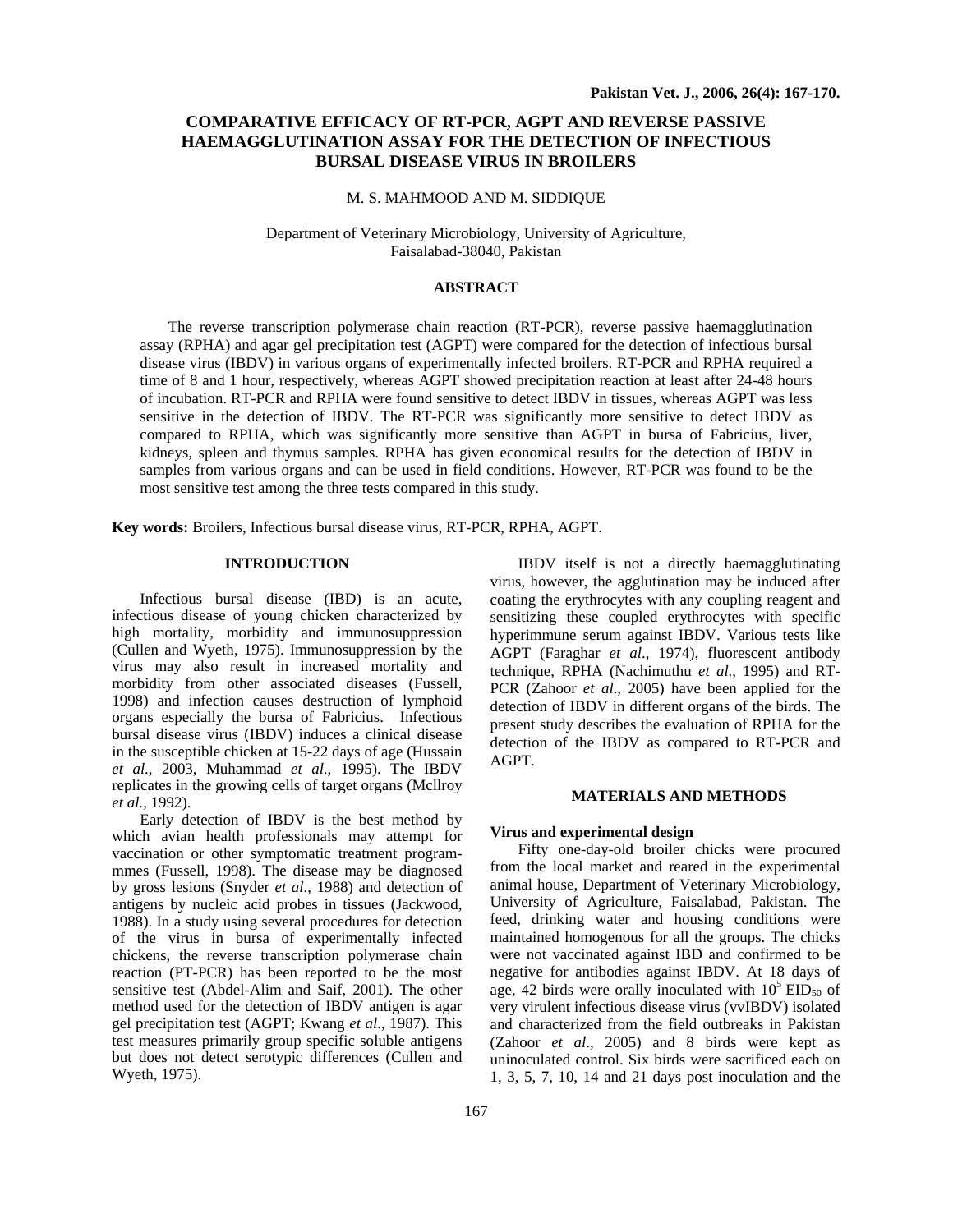bursa of Fabricious, spleen, kidneys, liver and thymus were collected. Each of these individual organs was homogenized in equal volume (w/v) of phosphate buffer saline (PBS) and clarified by centrifugation at 400xg for 15 minutes. The supernatant was collected and extracted with chloroform and stored at  $-20^{\circ}$ C (Hussain *et al*., 2003) till subjected to RT-PCR, RPHA and AGPT.

#### **Hyperimmune serum**

Hyper-immune serum against vvIBDV was raised following Hussain *et al.* (2004). Ten one-day-old chicks were reared. The birds were primed at 10 days of age with IBDV live vaccine (Merial) and were given first booster on day 20 and second on day 30 with the oil based killed vaccine (Merial). On  $14^{th}$  day of the last booster, blood samples were collected, serum was separated and stored at  $-20^{\circ}$ C for further use.

## **Sensitization of sheep erythrocytes**

Using 0.5 ml of sodium citrate solution, 5 ml of sheep blood was collected and centrifuged to sediment the cells, and the supernatant was discarded. This procedure was repeated thrice and finally 2% sRBCs suspension in normal saline was prepared. An equal volume of 1:20,000 freshly prepared tannic acid solution was mixed with 2% washed sRBCs. The mixture was incubated at 37°C for 10 minutes, washed with normal saline and a suspension of 2% sensitized sRBCs was made to be incubated with the homogenates of samples suspected for IBDV.

## **Reverse Passive Haemagglutination (RPHA) test**

The RPHA test was performed following the method of Nachimuthu *et al.* (1995) with some modifications. The test was carried out in 96 well (Ushaped bottom) microtitration plates using two fold dilutions of the antigen in 50 µl of PBS, followed by addition of 50 µl of 2% sensitized sRBCs. Then the microtitration plates were incubated at  $37^{\circ}$ C for 30 minutes and examined. A positive reaction consisted of marked haemagglutination, while a negative reaction was evidenced by button formation at the bottom of the well.

## **Reverse Transcription Polymerase Chain Reaction (RT-PCR)**

A set of following primers (forward and reverse primers) with a sequence specific for VP2 gene amplification (Wang *et al*., 2004) was procured from Invitrogen Life Technologies, USA:

Forward (P1) =5'GGTCTAGAACGATCGCAGCGATGAC3' Reverse (P2) =5'GGTCTAGACTACACCTTCCCCAATTG3'

RNA was extracted by TRIZOL® LS Reagent (Invitrogen Life Technologies, USA), following the manufacturer's instructions. The viral RNA was subjected to one-step RT-PCR for the amplification of VP2 using specific primers. RT-PCR cocktail composition and profile was followed as recommended (Invitrogen Life Technologies, USA, the manufacturer of "SuperScript® One-Step RT-PCR kit" cat #10928- 042). The reaction mix contained 25 pmol of each primer,  $0.2 \text{mM}$  of each dNTPs,  $2 \text{mM}$  MgCl<sub>2</sub>, 1 µl of  $Rt/P$ latinum® Taq Mix and  $1 \times RT-PCR$  buffer (Invitrogen Life Technologies, USA). The RT-PCR profile was an initial step of predenaturation at 94°C for 2 minutes, followed by 40 cycles of denaturation at 94°C for 15 seconds, annealing at 60°C for 30 and extension at  $72^{\circ}$ C for 1.5 minutes. The final cycle was followed by a long extension at  $72^{\circ}$ C for 10 minutes. RT-PCR products after incubations were analyzed on 1% agarose gel electrophoresis.

## **Agar Gel Precipitation Test**

The test was performed following the procedure described by Cullen and Wyeth (1975) with some modifications. The test was standardized for 0.9% Noble Agar composition in distilled water at  $37^{\circ}$ C, keeping pH of the gel at 7.0 and time for incubation of 24-48 hours.

## **Statistical analysis**

The data obtained from all the three tests in both the groups were analyzed by one way analysis of variance. Duncan's Multiple Range Test was applied for multiple means comparisons. Statistical analysis system computer programme (SAS, 1987) was used for these analyses.

#### **RESULTS AND DISCUSSION**

Amplification of VP2 gene by RT-PCR is obvious by the presence of 1.44 kbp band (Figure 1). Preliminary AGPT method indicated the precipitation line, which was formed between IBDV-infected tissue samples and homologous antiserum. No line was formed between the samples prepared from uninoculated control chicks and antiserum to IBDV. In case of RPHA, a titer of 1:4 was considered negative because sometimes a negative tissue may give nonspecific agglutination. Hence a titre of 1:8 was considered as positive (Nachimuthu *et al*., 1995).

All the three tests showed higher number of positive samples for IBDV from all the different tissues on the third and fifth day post inoculation. The results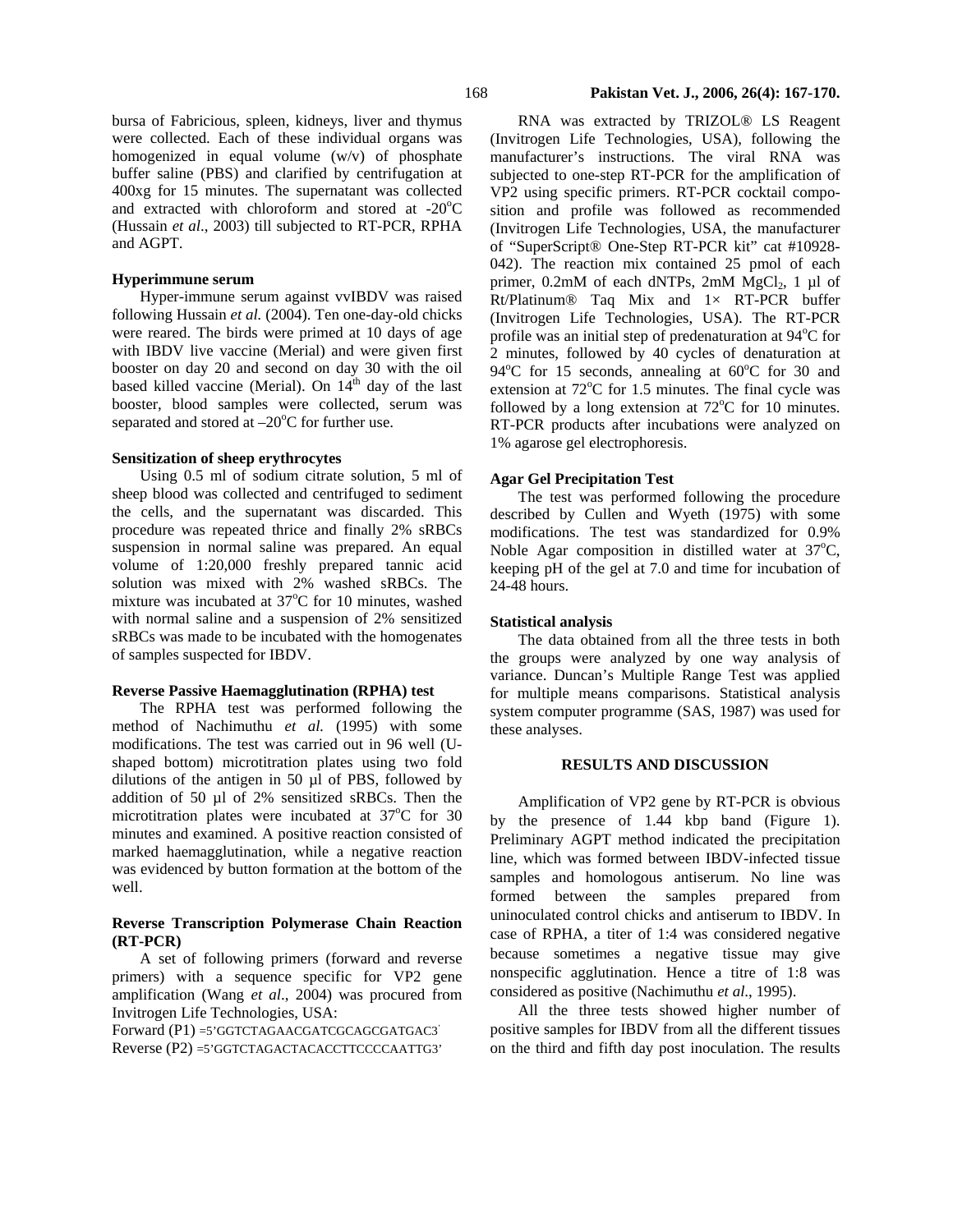

**Figure 1:** Gel electrophoresis of RT-PCR showing 1.44 kbp band in the samples collected from inoculated birds and no band (no VP2 gene was amplified) was observed in negative control birds. Lane M: 1kbp marker; lane 1 and 2: Samples from inoculated birds; Lane N: Negative control.

obtained with RT-PCR, AGPT and RPHA in detecting IBDV in the samples tested are summarized in Table 1. RT-PCR detected IBDV in more specimens than RPHA, followed by AGPT, which was found to be

significantly less sensitive method for the detection of IBDV as compared with both of the other tests.

In RPHA test, all the samples showed reaction within one hour whereas in AGPT, the results of precipitation reaction could be finally declared after 24- 48 hours of incubation. However, the most sensitive test (RT-PCR) took 5-7 hours duration to complete the analysis and this was expensive too.

All the 3 tests employed in the detection of IBDV are sensitive, though the RT-PCR and RPHA were significantly more sensitive than AGPT, whereas the former two methods were comparable to each other. RT-PCR was found to be the most sensitive but RPHA can be recommended for the routine use in the diagnostic laboratories because a large number of samples can be screened by this method and the results can be obtained within 1 to 3 hours. RT-PCR was found to be the most sensitive but at the same time it was the most costly test and required a well-equipped laboratory. AGPT can provide results in one to two days and it stands significantly less sensitive for routine screening studies. The results of the present study agreed with the findings of Samekata *et al.* (1979), who detected Rotavirus from faecal samples by using RPHA. The sensitivity of AGPT agreed with the results of Muhammad *et al.* (1995) and that of RPHA with Rajeswar and Dorairajan (1998).

In conclusion, RPHA test is an economical test for detection of IBDV and the shelf life of sensitized sheep RBCs stored at refrigeration makes it an ideal pen side diagnostic test for the screening of IBDV even though this test is less sensitive as compared to RT-PCR. The RPHA test enables better detection of IBDV, because it eliminates false positive reactions causing non-specific agglutination, as the titer of 1:8 is considered as positive one.

| PID <sup>a</sup> | <b>Bursa</b> |                 |             | Spleen          |                 |                 | Kidneys         |                 |             | Liver           |                 |             | Thymus          |                 |                 |
|------------------|--------------|-----------------|-------------|-----------------|-----------------|-----------------|-----------------|-----------------|-------------|-----------------|-----------------|-------------|-----------------|-----------------|-----------------|
|                  | $RP^b$       | RT <sup>c</sup> | $\rm{AG}^d$ | RP <sup>b</sup> | RT <sup>c</sup> | AG <sup>d</sup> | RP <sup>b</sup> | RT <sup>c</sup> | $\rm{AG}^d$ | RP <sup>b</sup> | RT <sup>c</sup> | $\rm{AG}^d$ | RP <sup>b</sup> | RT <sup>c</sup> | AG <sup>d</sup> |
|                  |              |                 |             |                 |                 |                 | 4               | 0               |             |                 | O               |             |                 |                 | $\Omega$        |
|                  |              | h               |             |                 | h               |                 |                 |                 |             |                 | 6               |             |                 |                 |                 |
|                  |              |                 |             |                 | b               |                 |                 |                 |             |                 |                 |             |                 |                 |                 |
|                  | ◠            |                 |             |                 |                 |                 |                 | 0               |             |                 |                 |             |                 | O               |                 |
| 10               |              | h               |             |                 |                 |                 |                 |                 |             |                 |                 |             |                 |                 |                 |
| 14               |              |                 |             |                 |                 |                 |                 |                 |             |                 | ◠               |             |                 | 0               |                 |
| 21               |              |                 |             |                 |                 |                 |                 | 0               | 0           |                 | 0               |             |                 | O               |                 |
|                  | $**$         | *               | ***         | $**$            | *               | ***             | $**$            | *               | ***         | $**$            | ∗               | ***         | $**$            | ∗               | ***             |

**Table 1: Comparative sensitivity of RPHA, RT-PCR and AGPT for the detection of IBDV from different tissues of the inoculated broiler birds on various days post inoculation** 

<sup>a</sup>Post-inoculation days; RP<sup>b</sup>: Reverse passive haemagglutination test; RT<sup>c</sup>: Reverse transcription-polymerase chain reaction;  $AG<sup>d</sup>$ : Agar gel precipitation test.

Columns with different number of stars for each organ are significantly different (P<0.05).